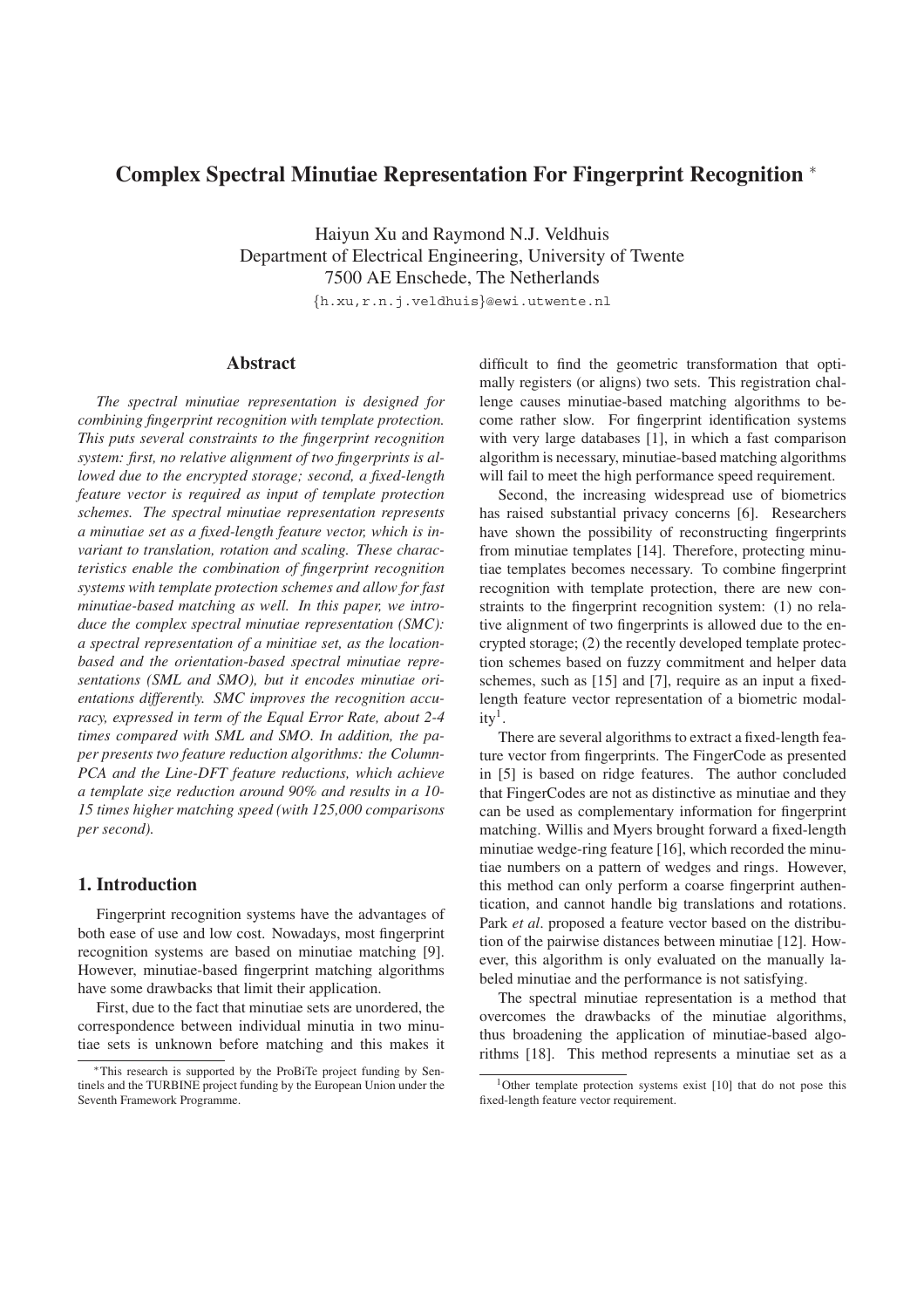fixed-length feature vector, which is invariant to translation, and in which rotation and scaling become translations, so that they can be easily compensated for. These characteristics enable the combination of fingerprint recognition systems with template protection schemes and allow for faster matching as well. Moreover, the spectral minutiae representation method can be easily integrated into a minutiae-based fingerprint recognition system. Minutiae sets can be directly transformed to this new representation, which makes this method compatible with the large amount of existing minutiae databases.

In [18], the concept of the two representation methods are introduced: the *location-based spectral minutiae representation* (SML) that codes the minutiae locations, and the *orientation-based spectral minutiae representation* (SMO) that codes both minutiae locations and orientations. Although SMO incorporates the minutiae orientations, it did not show better results than SML in the experiments performed in [18]. This motivated us to design another spectral minutiae representation that incorporates minutiae orientations: the *complex spectral minutiae representation* (SMC). We denote it as *complex* in the sense that minutiae are represented as complex valued continuous functions in the spatial domain. We will also present two feature reduction algorithms designed for the spectral minutiae representations: the *Column Principal Component Analysis* (CPCA) and the *Line Discrete Fourier Transform* (LDFT) feature reduction algorithms. By applying feature reductions, we can reduce the template storage and at the same time increase the matching speed, which is a critical factor for many largescale biometric identification systems.

This paper is organized as follows. First, we give the background of the spectral minutiae representation and introduce the complex spectral minutiae representation in Section 2. Next, in Section 3, we present the Column-PCA and the Line-DFT feature reduction algorithms. Then, Section 4 shows the experimental results. Finally, we draw conclusions in Section 5.

# **2. Spectral Minutiae Representations**

The objective of the spectral minutiae representation is to represent a minutiae set as a fixed-length feature vector, which is invariant to translation, rotation and scaling. In Figure 1, a general procedure of the spectral minutiae representation is illustrated. Step 1: we represent minutiae points as real (or complex) valued continuous functions, illustrated in Figure 1(b). In this representation, translation, rotation and scaling may exist, depending on the fingerprint sensors that have been used and how the user has put his finger on the sensor. Step 2: a two-dimensional continuous Fourier transform is performed and only the Fourier magnitude is kept, illustrated in Figure 1(c). This representation is now translation invariant according to the shift property of the



Figure 2. Representations of one minutiae point as a real valued continuous function. (a) SML; (b) SMO.

continuous Fourier transform. Step 3: the Fourier spectrum is re-mapped onto a polar-logarithmic coordinate system, illustrated in Figure 1(d). According to the scale and rotation properties of the two-dimensional continuous Fourier transform, now the rotation and scaling become translations along the new coordinate axes. It should be noted that this representation can be computed *analytically*. We will present the details later. In this paper, we will review SML and SMO, and then introduce SMC. These three representations are different in the "Step 1": SML and SMO represent minutiae points as real-valued continuous functions, while SMC represents minutiae as complex-valued continuous functions.

#### **2.1. Location-based spectral minutiae representation (SML)**

Assume we have a fingerprint with Z minutiae. In SML, we code the minutiae locations by indicator functions,

$$
m(x, y; \sigma_{\mathcal{L}}^2) = \sum_{i=1}^{Z} \frac{1}{2\pi\sigma_{\mathcal{L}}^2} \exp\left(-\frac{(x - x_i)^2 + (y - y_i)^2}{2\sigma_{\mathcal{L}}^2}\right),\tag{1}
$$

with  $(x_i, y_i)$  the location of the *i*-th minutia in the fingerprint image. Thus, in the spatial domain, each minutia is represented by an isotropic two-dimensional Gaussian function, illustrated in Figure 2(a).

Taking the Fourier transform of  $m(x, y; \sigma_{\text{L}}^2)$  and keep-<br>conly the magnitude of the Fourier spectrum (in order to ing only the magnitude of the Fourier spectrum (in order to make the spectrum invariant to translation of the input), we obtain the location-based spectral minutiae representation

$$
\mathcal{M}_{\mathcal{L}}(\omega_{\mathbf{x}}, \omega_{\mathbf{y}}; \sigma_{\mathcal{L}}^2) = \left| \exp\left( -\frac{\omega_{\mathbf{x}}^2 + \omega_{\mathbf{y}}^2}{2\sigma_{\mathcal{L}}^{-2}} \right) \sum_{i=1}^Z \exp(-j(\omega_{\mathbf{x}} x_i + \omega_{\mathbf{y}} y_i)) \right|.
$$
 (2)

## **2.2. Orientation-based spectral minutiae representation (SMO)**

The SML only uses the minutiae location information. However, including the minutiae orientation as well may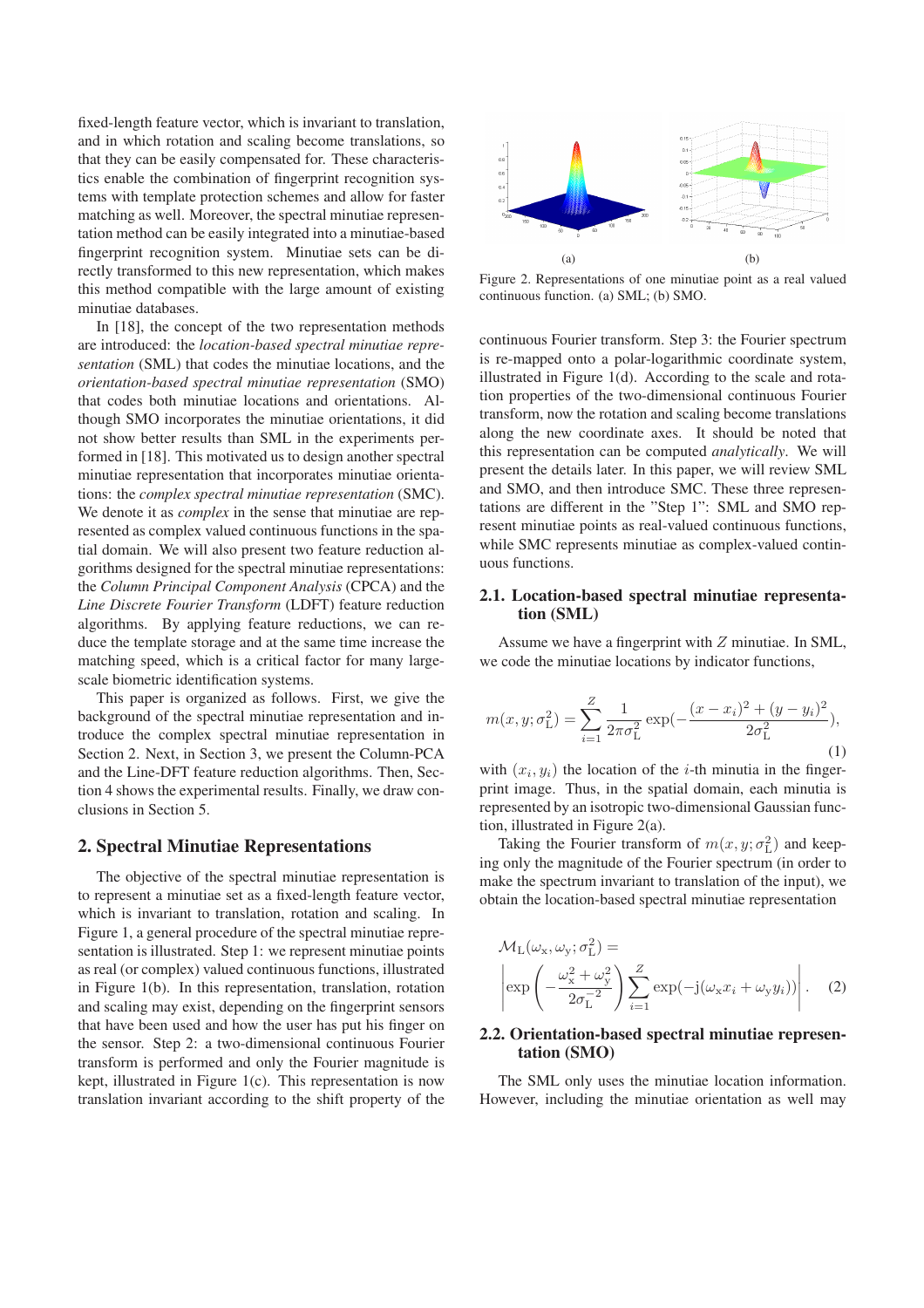

Figure 1. Illustration of the general spectral minutiae representation procedure (images from the SMO case). (a) a fingerprint and its minutiae; (b) representation of minutiae points as real (or complex) valued continuous functions; (c) the 2D Fourier spectrum of 'b' in a Cartesian coordinate and a polar-logarithmic sampling grid; (d) the Fourier spectrum sampled on a polar-logarithmic grid.

give better discrimination. Therefore, it can be beneficial to also include the orientation information in our spectral representation. In SMO, the orientation  $\theta$  of a minutia is incorporated by using the spatial derivative of  $m(x, y)$  in the direction of the minutia orientation, illustrated in Figure 2(b). As with the SML algorithm, taking the magnitude of the Fourier spectrum yields

$$
\mathcal{M}_{\mathcal{O}}(\omega_{\mathbf{x}}, \omega_{\mathbf{y}}; \sigma_{\mathcal{O}}^{2}) = \left| \exp\left( -\frac{\omega_{\mathbf{x}}^{2} + \omega_{\mathbf{y}}^{2}}{2\sigma_{\mathcal{O}}^{-2}} \right) \times \sum_{i=1}^{Z} \mathbf{j}(\omega_{\mathbf{x}} \cos \theta_{i} + \omega_{\mathbf{y}} \sin \theta_{i}) \cdot \exp(-\mathbf{j}(\omega_{\mathbf{x}} x_{i} + \omega_{\mathbf{y}} y_{i})) \right|.
$$
\n(3)

#### **2.3. Complex spectral minutiae representation (SMC)**

Although SMO incorporates the minutia orientation  $\theta$ , it did not show better results than SML in the experiments performed in [18]. The main reason is: in SMO, the minutiae orientation is incorporated as a derivative of the delta function, and this makes the minutiae noise (both in location and orientation) be amplified in the high frequency part of SMO. Therefore, a Gaussian kernel with higher  $\sigma$  is needed for SMO to attenuate the noise in higher frequencies. However, the high frequency part also contains discriminative information, especially in case that the minutiae have good quality. This limitation of SMO motivated us to design another spectral minutiae representation that incorporates minutiae orientation: SMC.

In SMC, each minutia is first represented by an isotropic two-dimensional Gaussian function in the spatial domain (here it is the same as SML). Then we incorporate the minutiae orientation by assigning each Gaussian a complex amplitude  $e^{j\theta_i}$ , illustrated in Figure 3. This results in a phase shift in the frequency domain. Taking the magnitude of the Fourier spectrum yields



Figure 3. An illustration of three minutiae points represented as complex valued continuous functions.

$$
\mathcal{M}_{\rm C}(\omega_{\rm x}, \omega_{\rm y}; \sigma_{\rm C}^2) = \left| \exp\left( -\frac{\omega_{\rm x}^2 + \omega_{\rm y}^2}{2\sigma_{\rm C}^{-2}} \right) \sum_{i=1}^{Z} \exp(-j(\omega_{\rm x}x_i + \omega_{\rm y}y_i) + j\theta_i) \right|.
$$
\n(4)

### **2.4. Polar-logarithmic (or polar) sampling**

In order to obtain the final spectral representations, the continuous spectra SML (2), SMO (3) and SMC (4) need to be sampled on a polar-logarithmic (or polar-linear) grid. A polar mapping transforms rotation to translation in the horizontal direction, while a logarithmic mapping transforms scaling to translation in the vertical direction<sup>2</sup>. In the radial direction  $\lambda$ , we use  $M = 128$  samples between  $\lambda_1$  and  $λ<sub>h</sub>$ . In the angular direction  $β$ , we use  $N = 256$  samples uniformly distributed between  $\beta = 0$  and  $\beta = \pi$  or  $2\pi$ (because of the symmetry of the Fourier transform for realvalued functions, using the interval between 0 and  $\pi$  for SML and SMO is sufficient). A polar-logarithmic sampling process is illustrated in Figures 1(c) and 1(d). The sampled

<sup>&</sup>lt;sup>2</sup>In most fingerprint databases, there is no scaling difference between the fingerprints, or the scaling can be compensated for on the level of the minutiae sets [3]. Therefore, we sample SML and SMO in a polarlogarithmic grid in order to be consistent with [18], while we sample SMC in a polar-linear grid, which can provide more samples in the higher frequency part.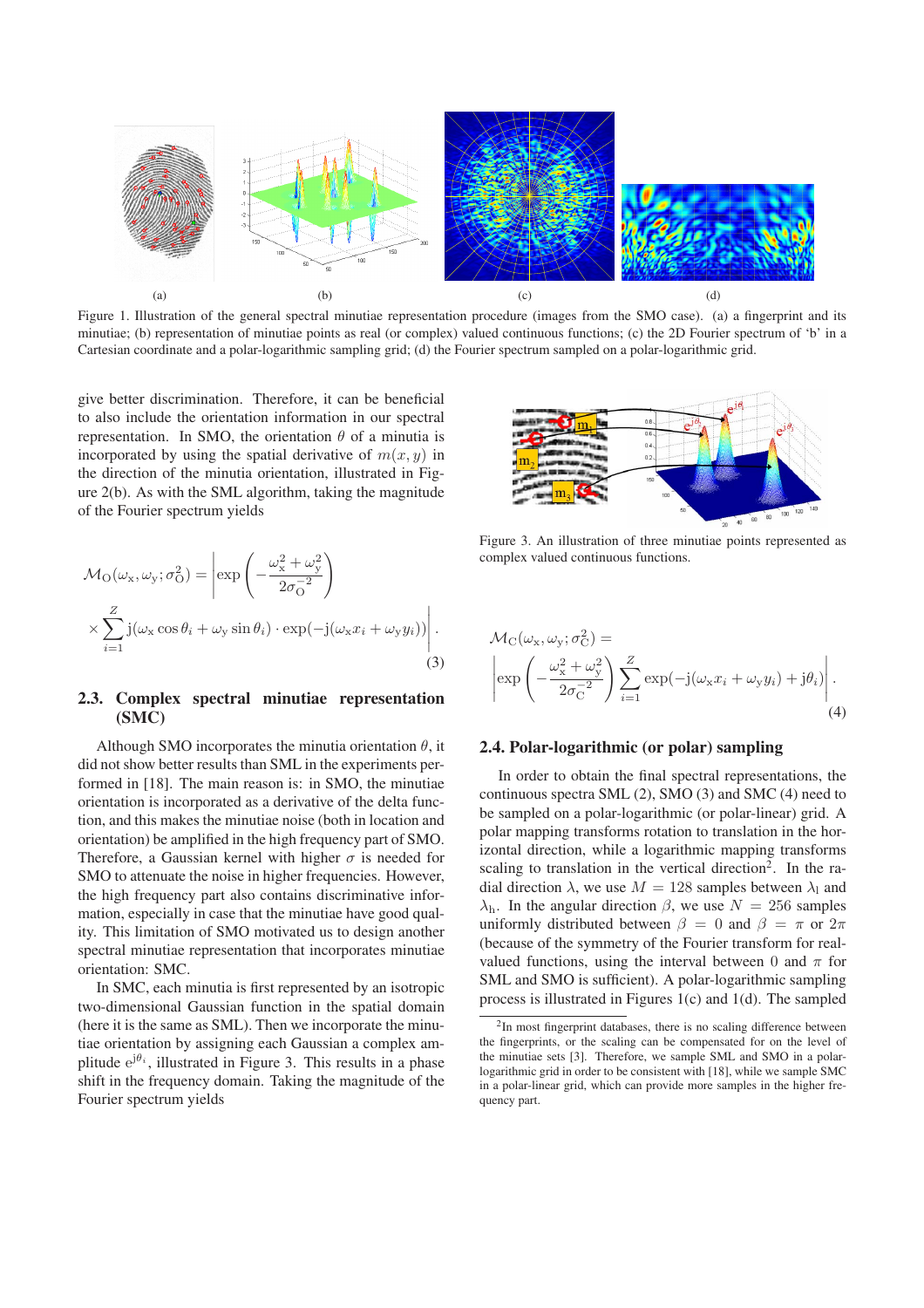

Figure 4. Examples of minutiae spectra using SMC. (a) and (b) are the SMC spectra from the same finger; (c) and (d) are the SMC spectra from the same finger.

spectra (2), (3) and (4) will be denoted by  $S_{\rm L}(m, n; \sigma_{\rm L}),$  $S_{\rm O}(m, n; \sigma_{\rm O})$  and  $S_{\rm C}(m, n; \sigma_{\rm C})$ , respectively. When no confusion can arise, the parameter  $\sigma$  and the subscripts L, O and C will be omitted.

Examples of the minutiae spectra achieved with SMC are shown in Figure 4. For each spectrum, the horizontal axis represents the rotation angle of the spectral magnitude (from 0 to  $2\pi$ ); the vertical axis represents the frequency of the spectral magnitude (the frequency increases from top to bottom). It should be noted that the minutiae spectrum is periodic on the horizontal axis.

## **2.5. Spectral Minutiae Matching**

Let  $R(m, n)$  and  $T(m, n)$  be the two sampled minutiae spectra, respectively, achieved from the *reference* fingerprint and *test* fingerprint. Both  $R(m, n)$  and  $T(m, n)$  are normalized to have zero mean and unit energy. We use the two-dimensional correlation coefficient between R and T as a measure of their similarity.

In practice, the input fingerprint images are rotated and might be scaled (for example, depending on the sensor that is used to acquire an image). Assume that the scaling has already been compensated for on the level of the minutiae sets [3]. Then we only need to test a few rotations, which become the circular shifts in the horizontal direction. We denote  $T(m, n - j)$  as a circularly shifted version of  $T(m, n)$ . We use the fast rotation shift searching algorithm, based on variable stepsizes that was presented in  $[20]<sup>3</sup>$  and finally the maximum score from different combinations is the final matching score between  $R$  and  $T$ ,

$$
S^{(R,T)} = \max_{j} \{ \frac{1}{MN} \sum_{m,n} R(m,n) T(m,n-j) \},
$$
  
-15 \le j \le 15. (5)

### **3. Spectral Minutiae Feature Reduction**

The spectral minutiae feature is a 32,768-dimensional real-valued feature vector. The large dimensionality of the spectral minutiae feature can cause three problems. First, the template storage requirement is very high. Second, the high dimensionality leads to a computational burden and the matching speed will be limited. Third, the high dimensionality can lead to a small sample size problem [13]. In order to cope with these problems, we introduce two feature reduction methods: the *Column Principal Component Analysis* (CPCA) and the *Line Discrete Fourier Transform* (LDFT) feature reduction algorithms, which can be applied in conjunction.

#### **3.1. Column-PCA feature reduction (CPCA)**

Principal component analysis (PCA) if often used in dimensionality reduction. However, there are two problems in implement PCA on the spectral minutiae representations. The first is the small sample size problem. An unreduced spectral minutiae representation has a dimensionality of  $D = 32,768$ . A reliable PCA feature reduction requires a large number of fingerprint samples to implement the PCA training, which is difficult to acquire. The second problem is that the minutiae spectra are not rotationinvariant. As we mentioned in the previous section, the rotation of fingerprints becomes a circular shift in the horizontal direction. For the PCA training, all the minutiae spectra must be aligned beforehand in order to get meaningful results. Then both the training and matching processes become complicated. To cope with these problems, we introduce the Column-PCA method to perform a feature reduction.

We first look at the spectral minutiae feature  $S$  in the 2D case as we presented in Section 2.4. From Figure 4, we can see that the minutiae spectrum is periodic on the horizontal axis. Moreover, on the vertical axis, the spectra with different frequencies are correlated. Therefore, we consider to use PCA to decorrelate the spectra with different frequencies in the *vertical* direction. To achieve this, we regard each column of S as a new feature vector, thus  $S = (\vec{z}_1, ..., \vec{z}_N)$ , with  $\vec{z}$  column feature vectors.

If we have L samples  $S_1, ..., S_L$  in the training set, we can create a  $M \times L_N$  ( $L_N = N \times L, N = 256$ ) data matrix **Z** consists of all the samples, as  $\mathbf{Z} = [\vec{z}_1, ..., \vec{z}_{L_N}]$ . To implement CPCA, we first subtract the sample mean (column mean) from the data matrix **Z**. The next step is to apply

<sup>&</sup>lt;sup>3</sup>In [20], totaly 9 rotations are tested in a range of  $-20^\circ$  to  $+20^\circ$  in case of  $N = 256$  samples between 0 to  $2\pi$ .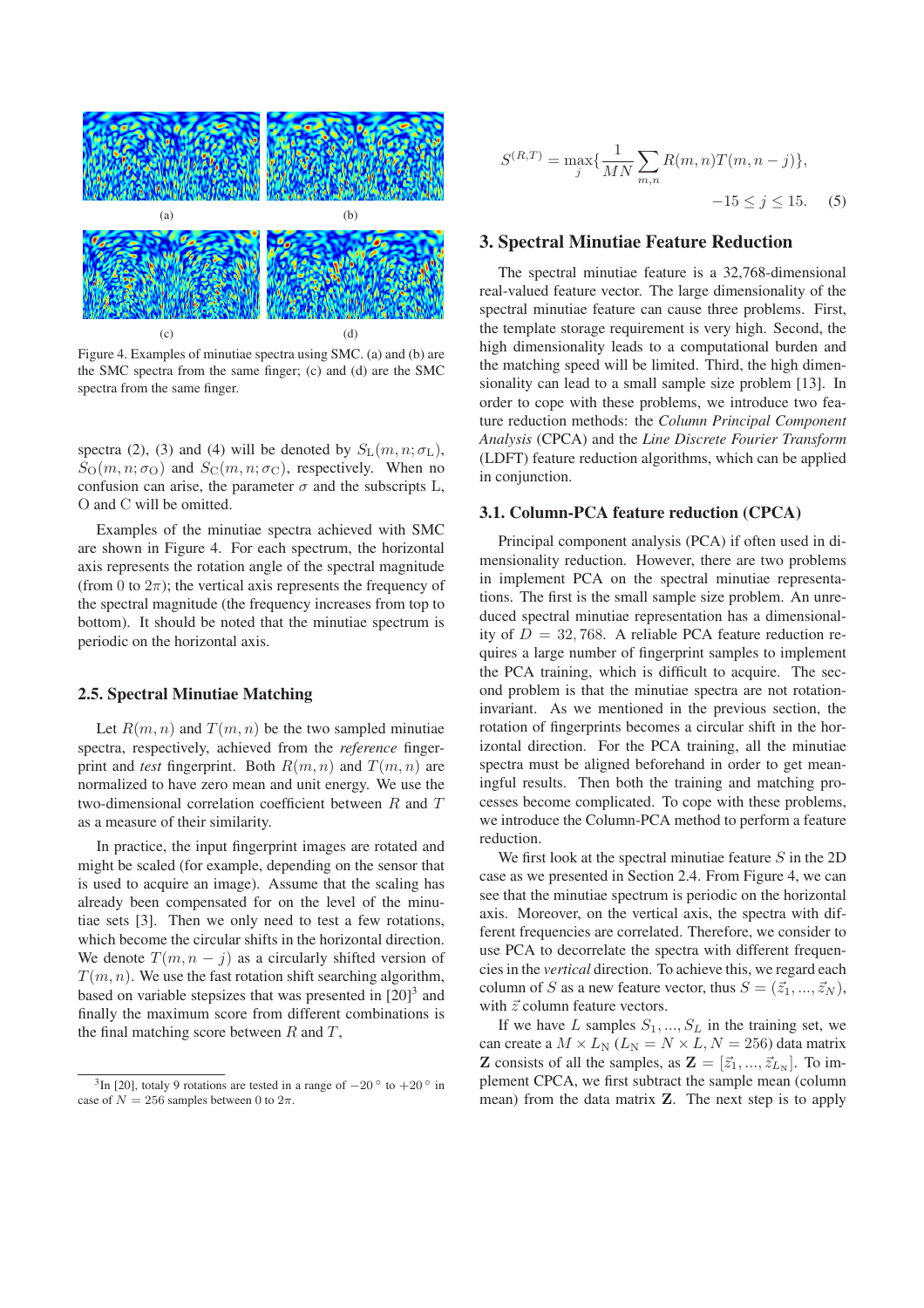SVD on **Z**,

$$
\mathbf{Z} = \mathbf{U}_{\mathbf{Z}} \mathbf{S}_{\mathbf{Z}} \mathbf{V}_{\mathbf{Z}}^{\mathrm{T}}.
$$
 (6)

Finally we can obtain the CPCA transform matrix  $\mathbf{U}_z$  by retaining the first  $M_{\text{CPCA}}(M_{\text{CPCA}} \leq M)$  columns of  $U_Z$ . The CPCA transform on the minutiae spectra  $S(m, n)$  is written as

$$
\mathbf{S}_{\text{CPCA}} = \widetilde{\mathbf{U}}_{\text{Z}}^{\text{T}} \mathbf{S},\tag{7}
$$

with  $\mathbf{S}_{\text{CPCA}}$  the  $M_{\text{CPCA}} \times N$  data matrix with reduced dimensions. After the CPCA feature reduction, the relation of the energy retainment rate  $E_{\text{CPCA}}$  and  $M_{\text{CPCA}}$  is

$$
E_{\text{CPCA}}(M_{\text{CPCA}}) = \frac{\sum_{n=1}^{M_{\text{CPCA}}}{\mathbf{S}_Z(n,n)}}{\sum_{n=1}^{M} \mathbf{S}_Z(n,n)}, 1 \leq M_{\text{CPCA}} \leq M,
$$
\n(8)

and the retained dimensionality at a target energy retainment rate  $E_{\text{CPCA}}$ 

$$
M_{\text{CPCA}}(\tilde{E}_{\text{CPCA}}) = \arg \min_{1 \leq \tilde{M} \leq M} \left| \frac{\sum_{n=1}^{\tilde{M}} \mathbf{S}_{\text{Z}}(n, n)}{\sum_{n=1}^{M} \mathbf{S}_{\text{Z}}(n, n)} - \tilde{E}_{\text{CPCA}} \right|.
$$
\n(9)

The CPCA transform is illustrated in Figures 5(a) and 5(b). We can see that after the CPCA transform, the main energy of the original minutiae spectrum  $S$  is concentrated in the top lines of  $S_{\text{CPCA}}$ . By only retaining the top  $M_{\text{CPCA}}$ lines, we perform the CPCA feature reduction, with a reduction rate  $R_{\text{CPCA}} = (M - M_{\text{CPCA}})/M$ . Because the rotation operator commutes with column transformation, the minutiae spectrum  $S_{\text{CPCA}}$  remains periodic on the horizontal axis after the CPCA transform.

#### **3.2. Line-DFT feature reduction (LDFT)**

The CPCA feature reduction method reduces the minutiae spectrum feature S in the *vertical* direction. In this section, we will introduce the Line-DFT feature reduction (LDFT) method, which will reduce the feature in the *horizontal* direction. This method is based on the fact that the minutiae spectrum  $S$  is periodic on the horizontal axis. Therefore, LDFT can be applied both independently and in combination with the CPCA.

We denote each line of the minutiae spectrum  $S$  as a line feature vector  $\vec{y}$ , thus  $S = (\vec{y}_1, ..., \vec{y}_M)^T$ . Because each line  $y_m[n], (m = 1, ..., M)$  is a periodic discrete-time signal, by



Figure 5. Illustration of the CPCA transform and the LDFT representation. (a) the complex spectral minutiae; (b) the minutiae spectrum after the CPCA transform; (c) the magnitude of the LDFT representation of (b).

performing DFT (implemented as a FFT) on each  $y_m[n]$ , we can obtain  $S_{\text{LDFT}} = (Y_1[k], ..., Y_M[k])^{\text{T}}, S_{\text{LDFT}} \in \mathbb{C}^M$ , which is an exact representation of S.

The LDFT representation is illustrated in Figures 5(b) and 5(c). We can see that after the LDFT representation, the main energy is concentrated in the low frequency part (the middle columns). Therefore, for each line of the LDFT representation  $S_{\text{LDFT}}$ , we only retain the Fourier components with a certain percentage of energy (for example, 80%) in the lower frequency part. By reducing the number of Fourier components, we implement the LDFT feature reduction. For each line  $m$ , the relation of the energy retainment rate  $E_{\text{LDFT}}$  after the LDFT feature reduction and  $N_{\text{LDFT}}$  (which indicates that only the  $N_{\text{LDFT}}$  Fourier components from the low frequency part are retained) is

$$
E_{\text{LDFT}}(N_{\text{LDFT}}; m) = \frac{\sum_{k=0}^{N_{\text{LDFT}}-1} |Y_m(k)|^2}{\sum_{k=0}^{N/2} |Y_m(k)|^2},
$$
  
1  $\leq$  N<sub>LDFT</sub>  $\leq \frac{N}{2} + 1,$  (10)

and the retained dimensionality at a target energy retain-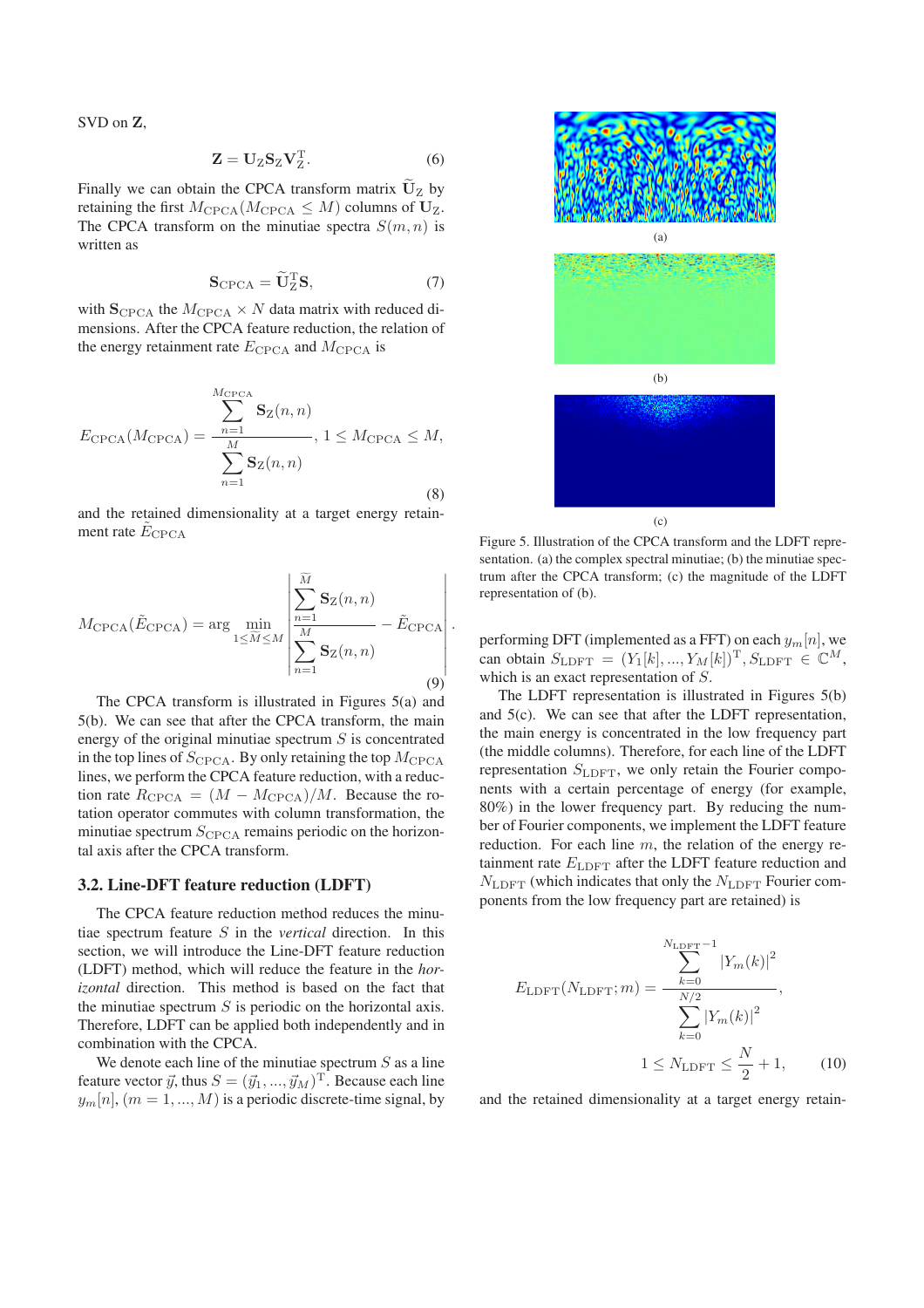ment rate  $E_{\text{LDFT}}$ 

$$
N_{\text{LDFT}}(\tilde{E}_{\text{LDFT}}; m) =
$$
  
arg min<sub>1 \le \tilde{N} \le \frac{N}{2} + 1  $\left| \sum_{\substack{k=0 \ 1 \le j \le k}}^{\tilde{N}-1} |Y_m(k)|^2 - \tilde{E}_{\text{LDFT}} \right|$ . (11)</sub>

As we mentioned in Section 2.5, the rotation of the fingerprint becomes the circular shift of the minutiae spectrum along the horizontal axis in the space domain. To test different fingerprint rotations (see Section 2.5) after applying the LDFT representation, we will implement the shift operation in the frequency domain according to the shift property of the discrete Fourier transform. Thus, the Line-DFT transformation of  $T(m, n - n_{cs})$  in Equation (5) becomes

$$
T(m, n - n_{cs}) = (y_1(n - n_{cs}), ..., y_M(n - n_{cs}))^{\mathrm{T}}
$$

$$
\xrightarrow{\mathrm{IDFT}} \exp(-j\frac{2\pi}{N}kn_{cs})(Y_1(k), ..., Y_M(k))^{\mathrm{T}}
$$
(12)

The DFT is orthnormal, thus it preserves inner products. Consider two discrete-time, periodic signals  $f_1[n]$  and  $f_2[n]$ ,  $f_1[n]$ ,  $f_2[n] \in \mathbb{R}^N$ , with period N (N is an even number), because of the symmetry properties of the DFT for real-valued signals, the correlation of  $f_1[n]$  and  $f_2[n]$ becomes

$$
\sum_{n=0}^{N-1} f_1[n] f_2^*[n] = \frac{1}{N} \Big( A_1[0] A_2[0] + 2 \sum_{k=1}^{\frac{N}{2}-1} (A_1[k] A_2[k] + B_1[k] B_2[k]) + A_1[\frac{N}{2}] A_2[\frac{N}{2}]\Big).
$$
\n(13)

where  $*$  denotes the complex conjugate,  $\Re$  denotes the real part,  $A_i[k]$  and  $B_i[k]$  are the real and the imaginary part of the Fourier coefficients.

Equation (13) shows that we can generate two one dimensional real-valued feature vectors  $\vec{v_1}$  and  $\vec{v_2}$  from the Fourier components, that are,

$$
\vec{v_i} = \frac{1}{\sqrt{N}} \left( A_i[0], \sqrt{2} A_i[1], ..., \sqrt{2} A_i[\frac{N}{2} - 1], A_i[\frac{N}{2}], \sqrt{2} B_i[1], ..., \sqrt{2} B_i[\frac{N}{2} - 1] \right), i = 1, 2.
$$
 (14)

The correlation of  $\vec{v_1}$  and  $\vec{v_2}$  is exactly the same as the correlation of the real-valued signals  $f_1[n]$  and  $f_2[n]$ . Thus, we can continue using the correlation-based spectral minutiae matching algorithm. In the LDFT feature reduction, only the  $N_{\text{LDFT}}$  ( $N_{\text{LDFT}} \leq \frac{N}{2} + 1$ ) Fourier components from<br>the low frequency part are retained. For the matching algothe low frequency part are retained. For the matching algorithm presented in Section 2.5, we denote  $v_r$  and  $v_{t,n_{cs}}$  as the reduced features of  $R(m, n)$  and  $T(m, n - n_{cs})$  respectively, then Equation (5) becomes

$$
S^{(R,T)} = \max_{n_{cs}} \{ \frac{1}{MN} \sum v_r v_{t,n_{cs}} \}, -15 \le n_{cs} \le 15.
$$
\n(15)

## **4. Experiments**

#### **4.1. Experimental settings**

The proposed algorithms have been evaluated on MCYT [11] and FVC2002-DB2 [8] fingerprint databases. The fingerprint data that we used from MCYT are obtained from 145 individuals (person ID from 0000 to 0144 and finger ID 0) and each individual contributes 12 samples. We use samples from person ID 0100 to 0144 for the CPCA and LDFT training (totally 540 fingerprints) and samples from person ID 0000 to 0099 for test (totally 1200 fingerprints). We also tested our algorithms on the FVC2002-DB2 because it is a public-domain fingerprint database. Compared with MCYT, the fingerprints in FVC2002 have lower quality and bigger displacements. For the FVC databases, we apply the same experimental protocol as in the FVC competition: the samples from finger ID 101 to 110 for the CPCA and LDFT training (totally 40 fingerprints) and samples from person ID 1 to 100 for test (totally 400 fingerprints)<sup>4</sup>. The minutiae sets were obtained by the VeriFinger minutiae extractor  $[2]^5$ .

We test our algorithm in a verification setting. For matching genuine pairs, we used all the possible combinations. For matching imposter pairs, we chose the first sample from each identity. For the parameters  $\sigma_{\rm L}, \sigma_{\rm O}$  and  $\sigma_{\rm C}$ in Equations (2), (3) and (4), we chose  $\sigma = 0$  for SML and SMC (in this case, no multiplication with Gaussian in the frequency domain) and  $\sigma = 4.24$  for SMO (the explanation of parameter settings can be found in [18]). In our experiment, we also use the core as a reference point to assist the verification, following the procedure in  $[18]$ <sup>6</sup>.

<sup>&</sup>lt;sup>4</sup>We propose to use our algorithm in a high security scenario. In FVC2002 databases, samples 3, 4, 5 and 6 were obtained by requesting the users to provide fingerprints with exaggerated displacement and rotation. In a high security scenario where the user is aware that cooperation is crucial for security reasons, he will be cooperative. Therefore, only samples 1, 2, 7 and 8 are chosen. To deal with the large rotations, an absolute pre-alignment based on core and its direction can be applied.

<sup>5</sup>VeriFinger Extractor Version 5.0.2.0 is used.

<sup>&</sup>lt;sup>6</sup>In [18], for each fingerprint, maximum two cores or/and two deltas were used to improve the performance. In this paper, only the upper core is used.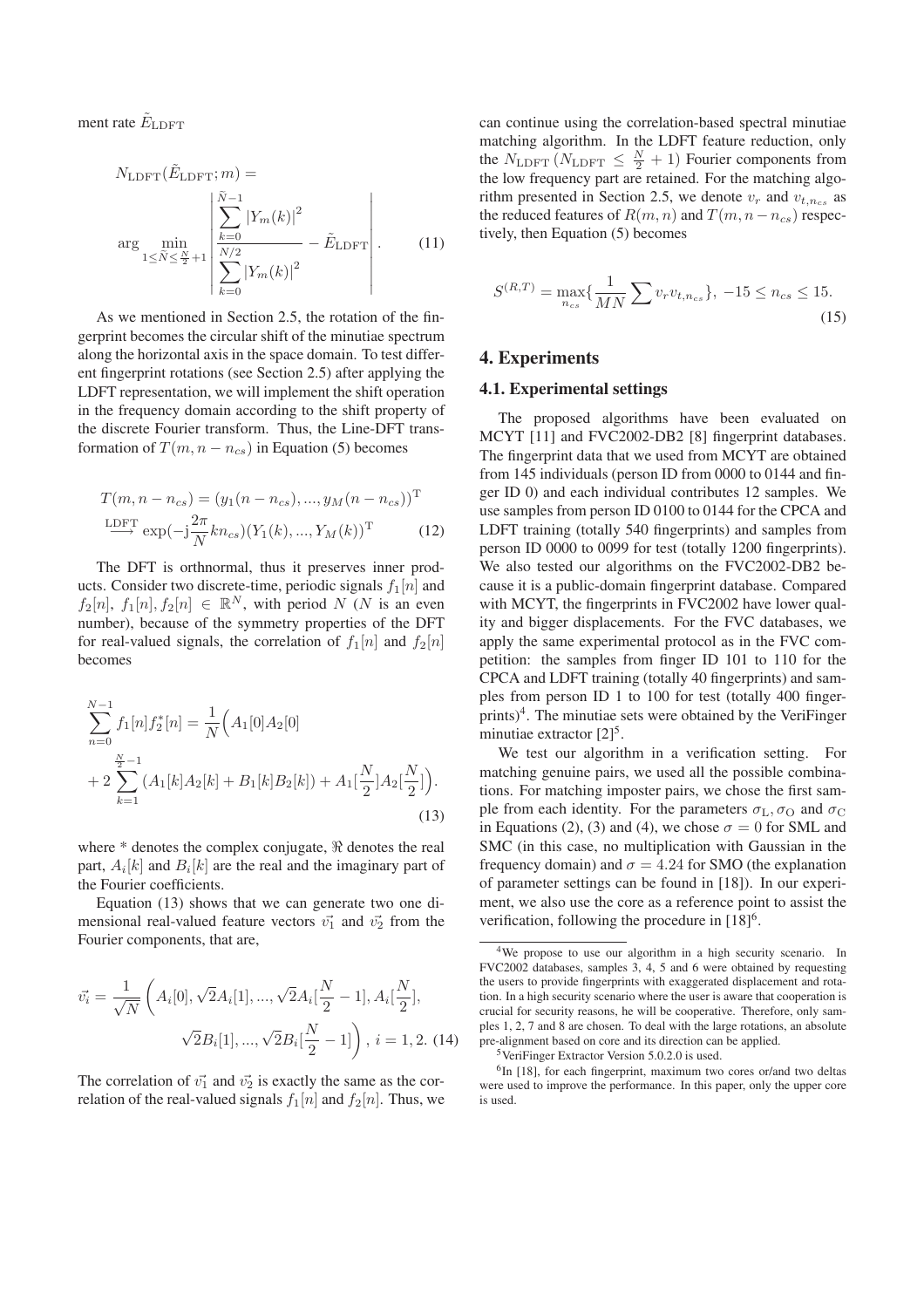Table 1. Parameters of CPCA and LDFT (MCYT database).

| Methods            | <b>SML</b> | <b>SMO</b> | <b>SMC</b> |
|--------------------|------------|------------|------------|
| $E_{\text{CPCA}}$  | 83%        | 90%        | 84.7%      |
| Reduction          | 78.1%      | 78.1%      | 75%        |
| $E_{\rm LDFT}$     | 99%        | 99%        | 75%        |
| Reduction          | 67.8%      | 72.8%      | 58.3%      |
| $E_{\text{Total}}$ | 82.2%      | 63.5%      | 85.6%      |
| Reduction          | 92.9%      | 94.0%      | 89.6%      |

Table 2. Parameters of CPCA and LDFT (FVC2002-DB2 database).

| Methods            | <b>SML</b> | <b>SMO</b> | <b>SMC</b> |
|--------------------|------------|------------|------------|
| $E_{\text{CPCA}}$  | 75%        | 92%        | 66.2%      |
| Reduction          | 75%        | 75%        | 75%        |
| $E_{\rm LDFT}$     | 97%        | 98%        | 70%        |
| Reduction          | 68.1%      | 72.5%      | 51.1%      |
| $E_{\text{Total}}$ | 72.8%      | 90.2%      | 46.3%      |
| Reduction          | 92.0%      | 93.1%      | 81.5%      |

Table 3. Results after CPCA and LDFT (MCYT database).

| Methods            | <b>EER</b> | GAR @ FAR= $0.1\%$ |
|--------------------|------------|--------------------|
| SML                | $0.67\%$   | 98.8%              |
| <b>SMO</b>         | $0.71\%$   | 98.6%              |
| SMC.               | 0.16%      | 99.8%              |
| Fusion SML and SMC | $0.06\%$   | 99.9%              |

Table 4. Results after CPCA and LDFT (FVC2002-DB2 database).

| Methods            | <b>EER</b> | GAR @ FAR= $0.1\%$ |
|--------------------|------------|--------------------|
| SML                | $5.1\%$    | 88.7%              |
| <b>SMO</b>         | $4.51\%$   | 86.6%              |
| SMC.               | $3.05\%$   | $94.1\%$           |
| Fusion SML and SMC | 2.48%      | 95.6%              |

# **4.2. Results**

We test the SML, SMO and SMC representations in the two databases. We present the results in both with and without CPCA and LDFT cases to evaluate the performances of the feature reduction algorithms. During feature reduction, the selection of the energy retainment rates  $E_{CPCA}$ and  $E_{\text{LDFT}}$  are important for the performance. When  $E_{\text{CPCA}}$  and  $E_{\text{LDFT}}$  are chosen, we can calculate  $M_{\text{CPCA}}$ and  $N_{\text{LDFT}m}$  using the fingerprints in the training sets, according to Equations (9) and (11).

The feature reduction parameters are shown in Tables 1 and 2. We can see that regarding LDFT, SMC has lower reduction rates and energy retainment compared with SML and SMO. The reason is that SMC samples a  $2\pi$  range in the horizontal direction, while SML and SMO a range of  $\pi$ . Therefore, the horizontal feature reduction rates for SMC are lower.

The performances of SML, SMO, SMC and the feature



Figure 6. ROC curves (MCYT database).



Figure 7. ROC curves (FVC2002-DB2 database).

reduction results are shown in Tables 3 and 4 and the ROC curves are in Figures 6 and 7. From the ROC curves, we can see that there is no noticeable performance degradation after the CPCA and LDFT feature reductions. By using both methods, we can achieve a template size reduction around 90%.

From Tables 3 and 4, we can see that the recognition rates of SMC have substantial improvements compared with SML and SMO (the improvement factors range from 1.5 to 4.4 in the EERs). It is understandable that SMC outperformed SML because SMC incorporates the minutiae orientation information. As for SMO, we explained perviously that in the SMO representation, the critical information of minutiae orientations is in the high frequency region, where also contains more noise. While with SMC, this critical information is spread over the entire spectrum. This explains how the SMC overcomes the drawback of the SMO technique. A preliminary attempt of SML and SMC fusion (considering the recognition performances of SML and SMC, a score level sum-rule fusion with weights 1:2